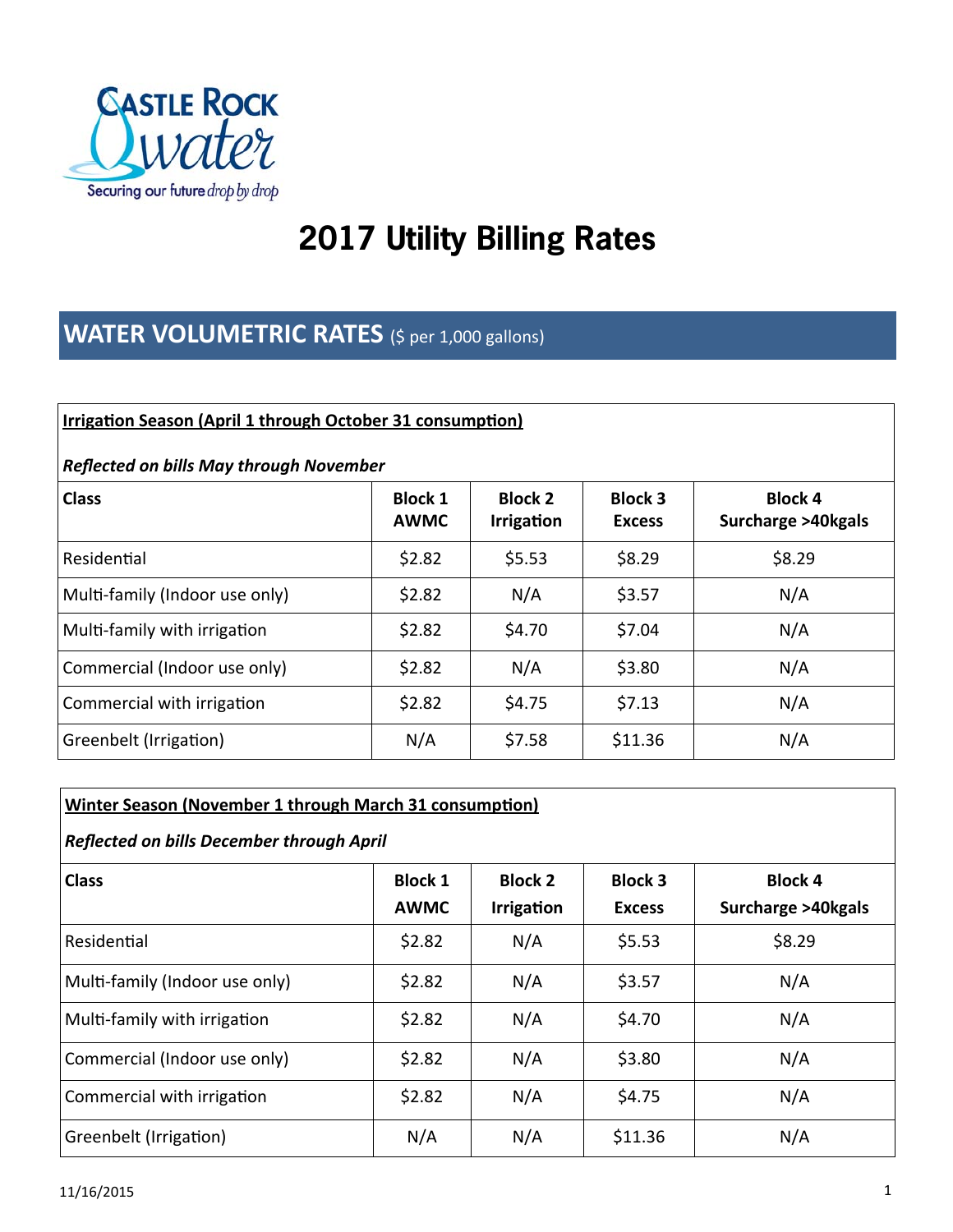## **WATER** Monthly Service Charge

| <b>Meter Size</b> | <b>Monthly Charge</b> |
|-------------------|-----------------------|
| $5/8''$ x $3/4''$ | \$9.54                |
| 3/4"              | \$9.54                |
| 1 <sup>''</sup>   | \$13.72               |
| 1.5''             | \$18.78               |
| 2 <sup>n</sup>    | \$26.00               |
| 3''               | \$41.78               |
| 4"                | \$94.12               |
| 6"                | \$147.26              |

## **RENEWABLE WATER** Monthly Service Charge

| <b>Meter Size</b>  | <b>Monthly Charge</b> |
|--------------------|-----------------------|
|                    |                       |
| $5/8''$ x $3/4''$  | \$17.52               |
| 3/4''              | \$26.15               |
| $1^{\prime\prime}$ | \$99.11               |
| 1.5''              | \$187.50              |
| 2 <sup>n</sup>     | \$313.54              |
| 3''                | \$588.90              |
| 4"                 | \$1,502.32            |
| 6"                 | \$2,429.34            |

## **STORMWATER FEE** Monthly, per single family equivalent (SFE)

| <b>Customer Class</b>                               | Impervious sq. ft.                                                                                      | <b>SFE</b> |
|-----------------------------------------------------|---------------------------------------------------------------------------------------------------------|------------|
| Single family attached<br>and detach residential    | 3,255                                                                                                   |            |
| Non-single family (multi-<br>family and commercial) | Parcel size times 80% impervious divided<br>by 3,255 impervious square feet per SFE =<br>number of SFEs |            |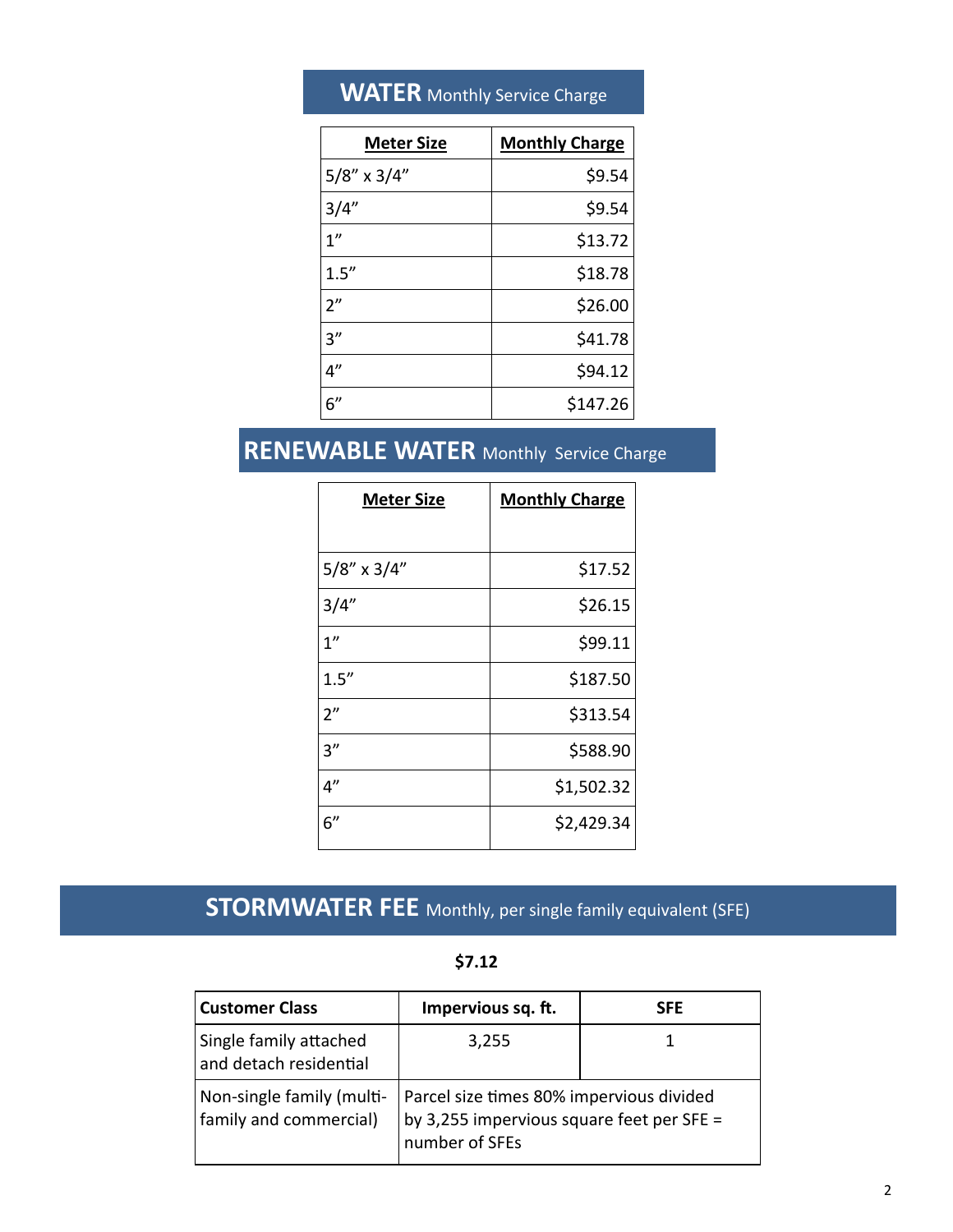### **WASTEWATER VOLUMETRIC RATE** (\$ per 1,000 gallons)

\$6.59

### **WASTEWATER** Monthly Service Charge

| <u>Meter Size</u> | <b>Monthly</b><br><b>Charge</b> |
|-------------------|---------------------------------|
| 5/8" x 3/4"       | \$9.30                          |
| 3/4"              | \$9.30                          |
| 1 <sup>''</sup>   | \$14.80                         |
| 1.5''             | \$21.46                         |
| 2"                | \$30.96                         |
| 3''               | \$51.72                         |
| 4''               | \$120.58                        |
| 6"                | \$190.48                        |

AWMC (Average Winter Monthly Consumption: Calculated for each customer by dividing the total water used in the months of November, December, January, and February by four (4). This represents the amount of water for indoor use (Tier 1) and the amount of wastewater treated each month. The AWMC is reset annually on your April statement.

For new customers, until an individual AWMC is established, an average for the customer class is assigned for water and a \$36 per single‐family equivalent (SFE) monthly fee is charged for wastewater. *Example: For single‐family residenƟal customers, the average AWMC is 5,000 gallons (water available at Tier 1) and the monthly wastewater charge is \$36.* 

No retroactive adjustment shall be made to the service charges imposed prior to establishment of the usage rate. The establishment of an AWMC for each utility customer may be appealed in accordance with the procedure identified in Section 13.14.080.

### **BULK WATER CUSTOMERS**

| <b>Description</b>                                             | Charge |
|----------------------------------------------------------------|--------|
| Water Service Charge (\$ monthly)                              | \$9.54 |
| Water Volumetric Charge (\$ per 1,000 gallons)                 | \$5.07 |
| Renewable Water Volumetric Charge (\$ per 1,000 gallons usage) | \$0.24 |